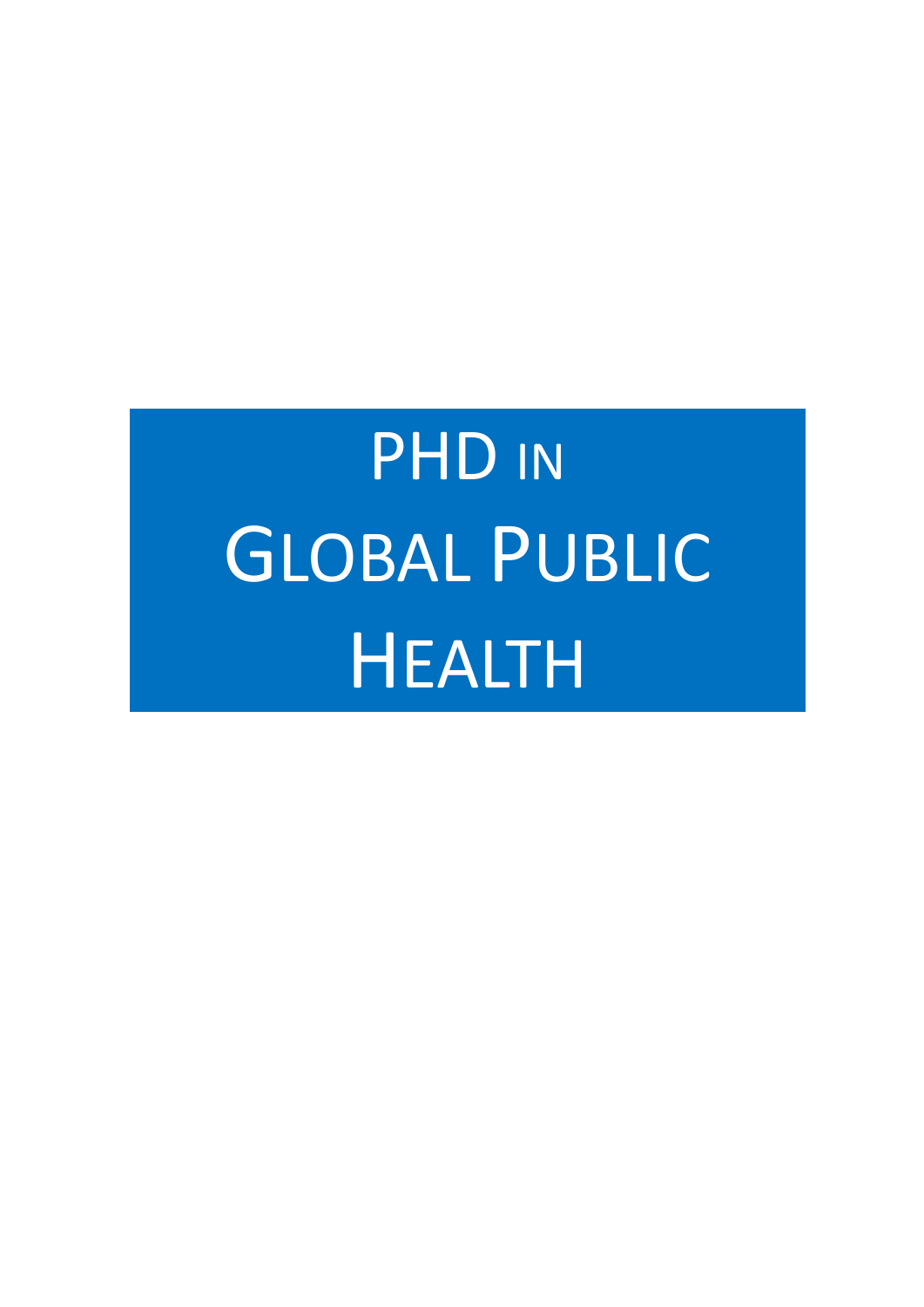# **VENUE**

The lectures of the Global Public Health PhD program in Porto will take place at **Institute of Public Health of University of Porto (ISPUP)** located in Rua das Taipas nº 135, in a easy access area of the city.





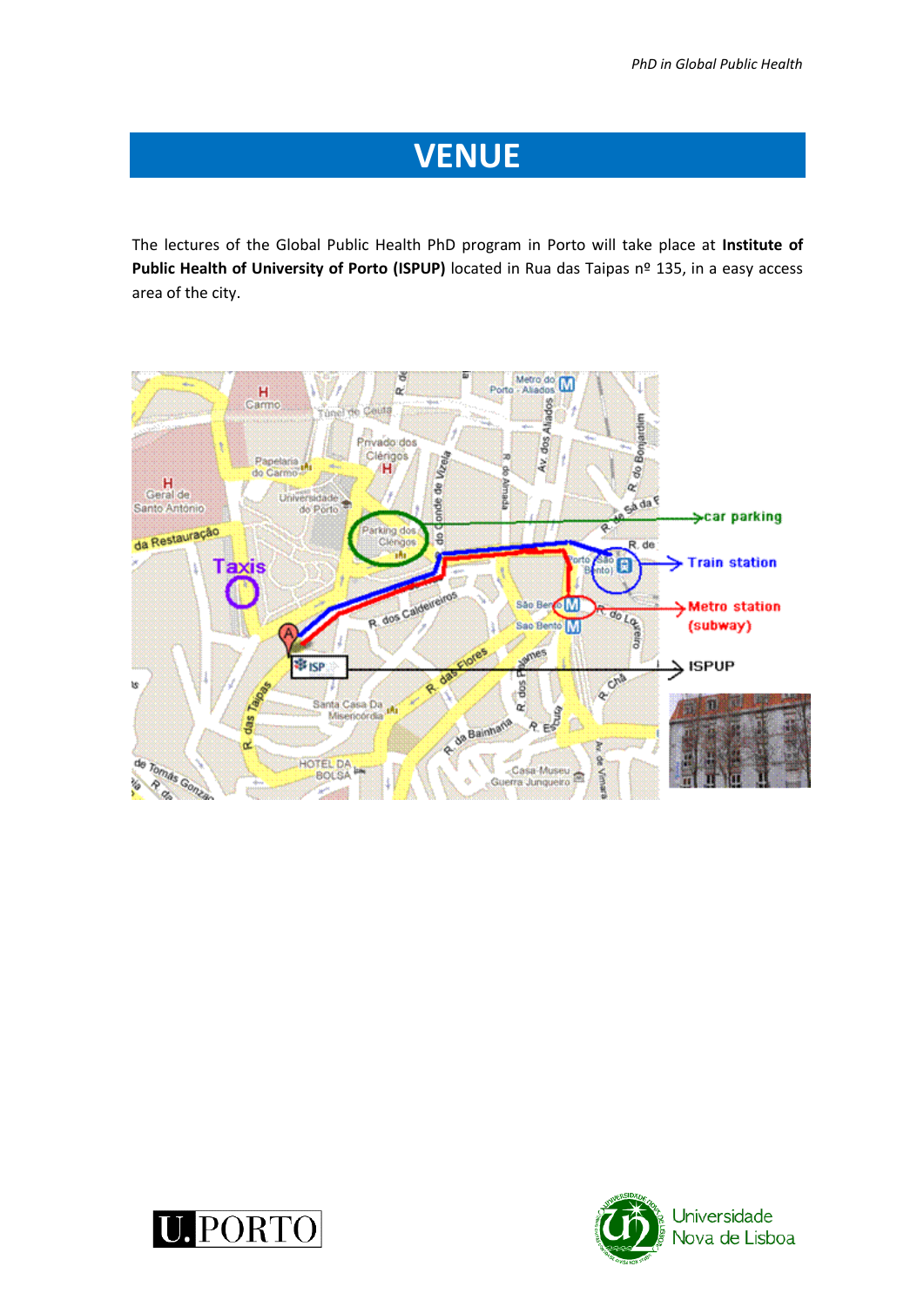## **HOW TO GET TO ISPUP?**



#### **Car:**

It is difficult to park in this area. You may need to park in a private park (you have to pay).

#### **Metro:**

The nearest metro station, São Bento (yellow line) is 700 meters away. For more information visit the metro website [www.metrodoporto.pt](http://www.metrodoporto.pt/)

#### **City Bus:**

There are several bus lines serving the central Porto area. The bus stop, Cordoaria, lies approximately 50 meters from ISPUP. For more information please visit the STCP website: [www.stcp.pt](http://www.stcp.pt/)

**Train:** Central railway (train) station is São Bento Station, ISPUP is 700 meters.

**Taxi:**

Near ISPUP there is taxi service that can transport you to your destination.



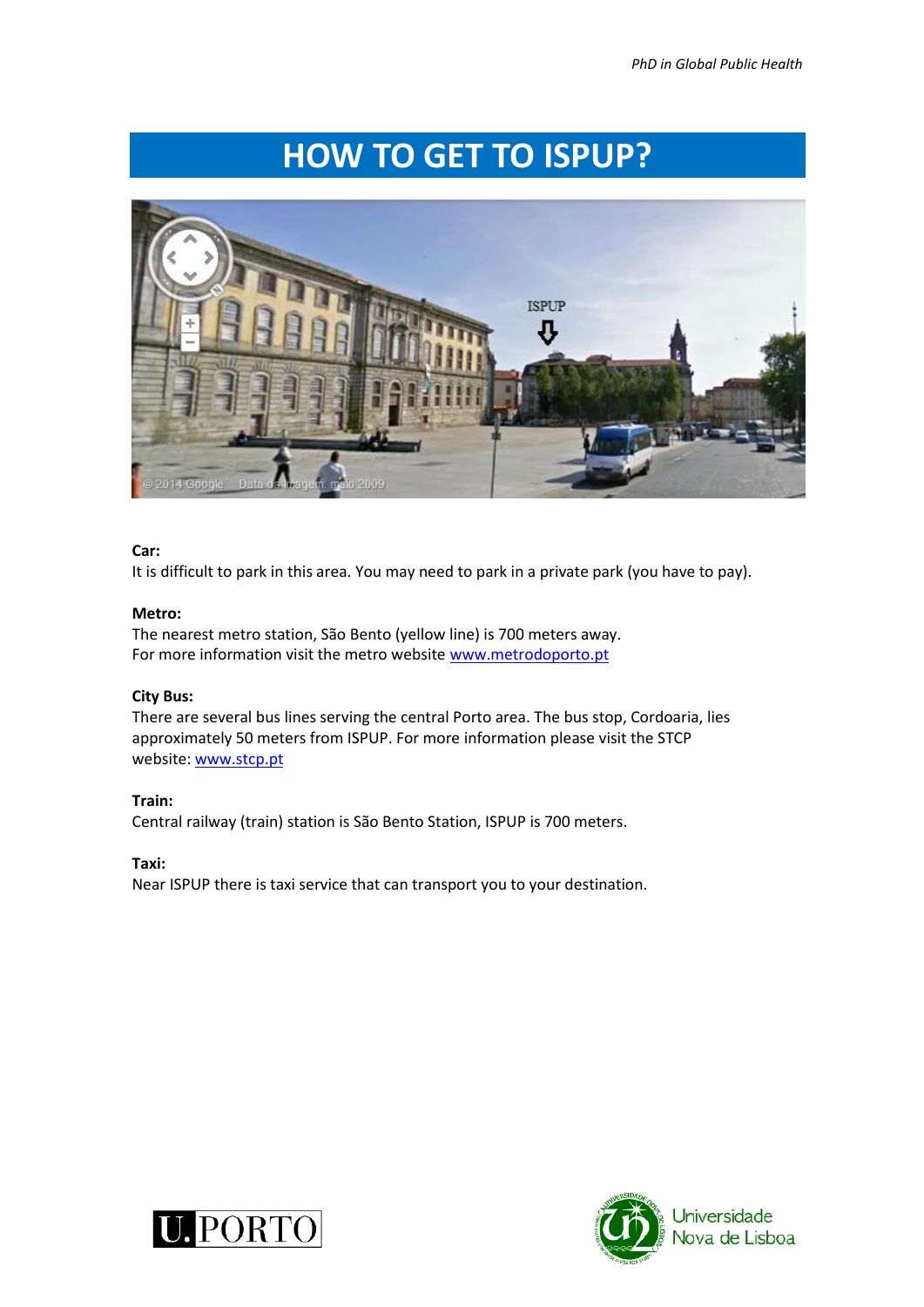## **ACCOMMODATION**

For short-period accommodation the University of Porto has available the following University residences (availability to be confirmed):

**UP Residences**

Site: [www.sas.up.pt](http://www.sas.up.pt/) SASUP as accommodation available for postgraduate students. Email: [alojamento@sas.up.pt](mailto:alojamento@sas.up.pt) T. +351 222 074 260

**Universitary Residence World SPRU Porto Campanhã** [www.spru.pt](http://www.spru.pt/) E-mail[: porto@spru.pt](mailto:porto@spru.pt) T. +351 225 198 700

**Other Suggestions:**

**Oporto Invictus Hostel**: approx. 500m, 10 min walking <http://www.oportoinvictushostel.com/>

**Gallery Hostel**: approx. 500m, 10 min walking <http://www.gallery-hostel.com/pt>

**Porto Wine Hostel**: approx. 100m, 2 min walking <http://www.winehostel.pt/>

**Linha22**: approx. 450m, 5 min walking <http://linha22.pt/>



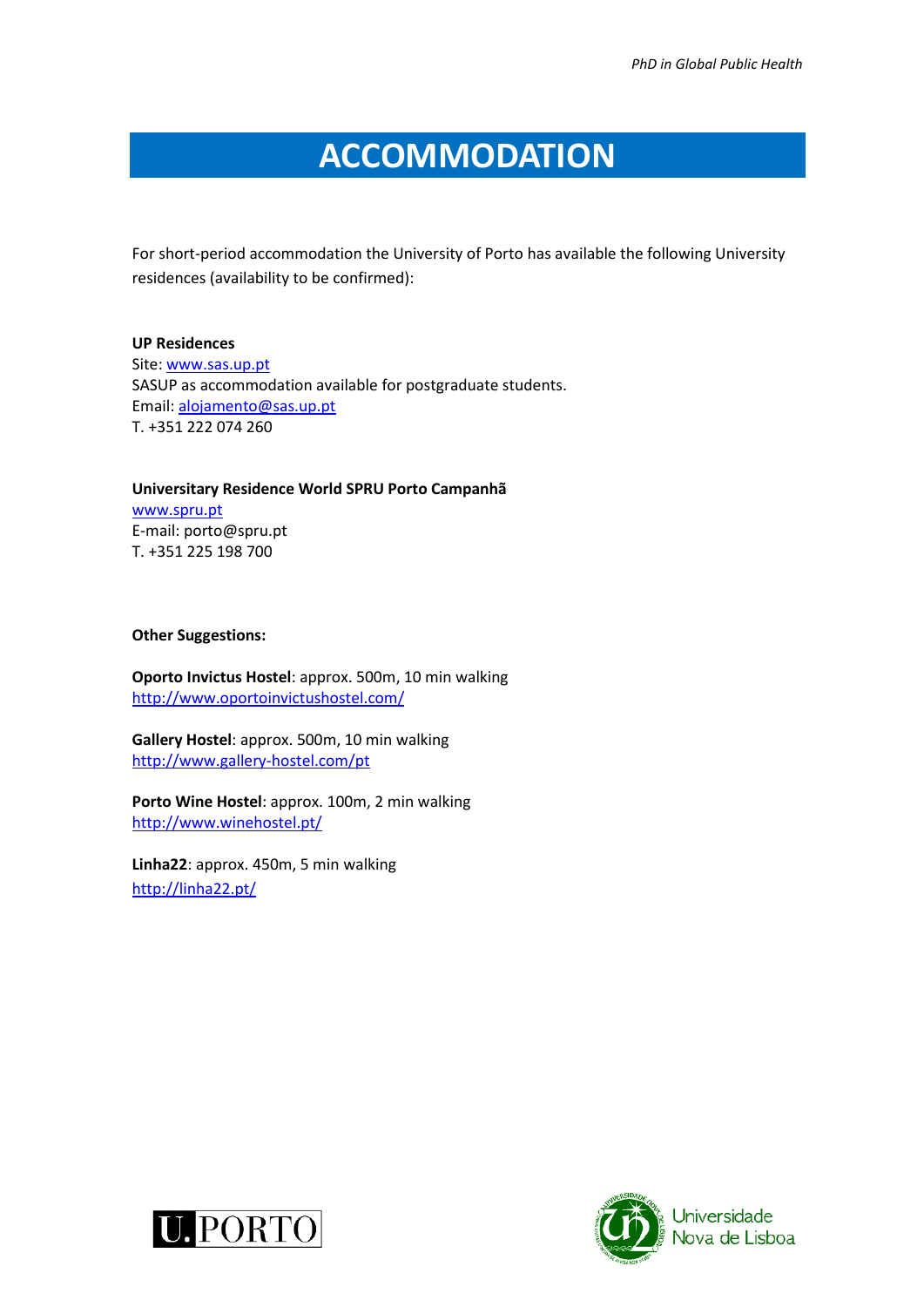# **WELCOME TO PORTO**



Overlooking the Douro River, Porto is one of the most ancient European cities. It was born and developed from the right bank of this river during the Middle Ages. One of the most significant aspects of Porto and its historical centre is its landscape, combining harmony with the urban structure and presenting a frame of rare beauty. The city was classified as World Heritage by UNESCO in 1996.

When discovering Porto, you will find many surprises. Besides its welcoming and conservative environment, Porto is also contemporary and artistic. This is shown not only in the streets, architecture, monuments and museums but also in the terraces, restaurants and leisure and shopping areas.

<http://www.portoturismo.pt/Visitar/Paginas/default.aspx>